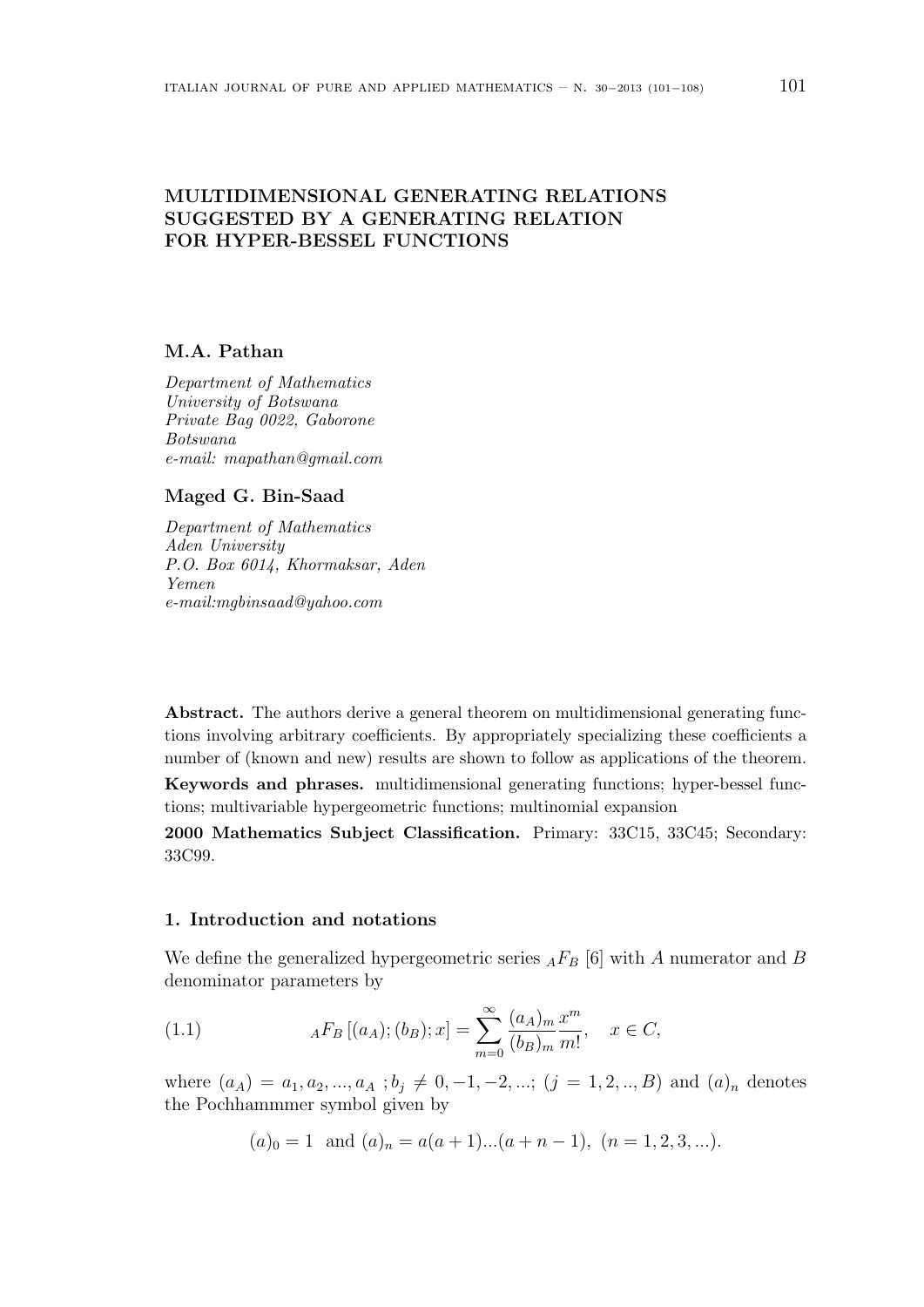A generating function for hyper-Bessel function  $J_{m,n,p}(x)$  due to Pathan [3, p. 40-41, Eq. (2.1)] is recalled here in the following form:

(1.2) 
$$
exp\left[x\left(y+s+t-\frac{1}{yst}\right)\right]=\sum_{m,n,p=-\infty}^{\infty}J_{m,n,p}(x)y^ms^nt^p,
$$

where

$$
(1.3) \quad J_{m,n,p}(x) = \frac{x^{m+n+p}}{\Gamma(m+1)\Gamma(n+1)\Gamma(p+1)} \cdot F_3 \left[ -\frac{1}{m+1}, n+1, p+1; -x^4 \right].
$$

Motivated by the aforementioned work of Pathan [3], we aim here at presenting a new general theorem on multidimensional generating relations with essentially arbitrary coefficients. Many earlier (known) results given by [3], [4], [7] and [8] are shown to be special cases of our main result.

For convenience, a few conventions and some notations are introduced here:

(1) Boldface letters  $(\mathbf{p_r})$  and  $(\mathbf{k_s})$  denote vectors of dimension r and s, respectively; for instance, we have

(1.4) 
$$
\mathbf{p_r} = (p_1, ..., p_r) \text{ and } \mathbf{k_s} = (k_1, ..., k_s).
$$

(2) The symbol  $\Omega(p, k)$  denotes a double sequence and the symbol  $\Omega(\mathbf{p_r}, \mathbf{k_s})$  denotes a multiple  $(r + s)$ -dimensional sequence as follows:

(1.5) 
$$
\Omega(\mathbf{p_r}, \mathbf{k_s}) = \Omega(p_1, ..., p_r; k_1, ..., k_s).
$$

(3) Throughout our present investigation, sufficient conditions to ensure absolute convergence of the series involved are understood to hold true for the essentially arbitrary double sequences and the essentially arbitrary multiple sequences of the types described above.

(4) Quite frequently, multiple series are written in simplified notation. Thus

(1.6) 
$$
\sum_{\mathbf{p_r=0}}^{\infty} \text{means } \sum_{p_1,\dots,p_r=0}^{\infty},
$$

$$
\sum_{\mathbf{p_r=0}}^{\mathbf{n}} \text{means } \sum_{p_1=0}^{n_1} \dots \sum_{p_r=0}^{n_r} \text{ and}
$$

$$
\sum_{\mathbf{p_r,k_s=0}}^{\infty} \text{means } \sum_{p_1,\dots,p_r=0}^{\infty} \times \sum_{k_1,\dots,k_s=0}^{\infty}.
$$

(5) The symbols  $M_k^s$  ,  $N_k^s$  and  $R_k^s$  are defined by

(1.7)  $M_k^s = m_k + ... + m_s, N_k^s = n_k + ... + n_s$  and  $R_k^s = r_k + ... + r_s$ 

respectively. In particular, we have

(1.8) 
$$
M_1^s = m_1 + \dots + m_s, N_1^s = n_1 + \dots + n_s
$$
 and  $R_1^s = r_1 + \dots + r_s$ .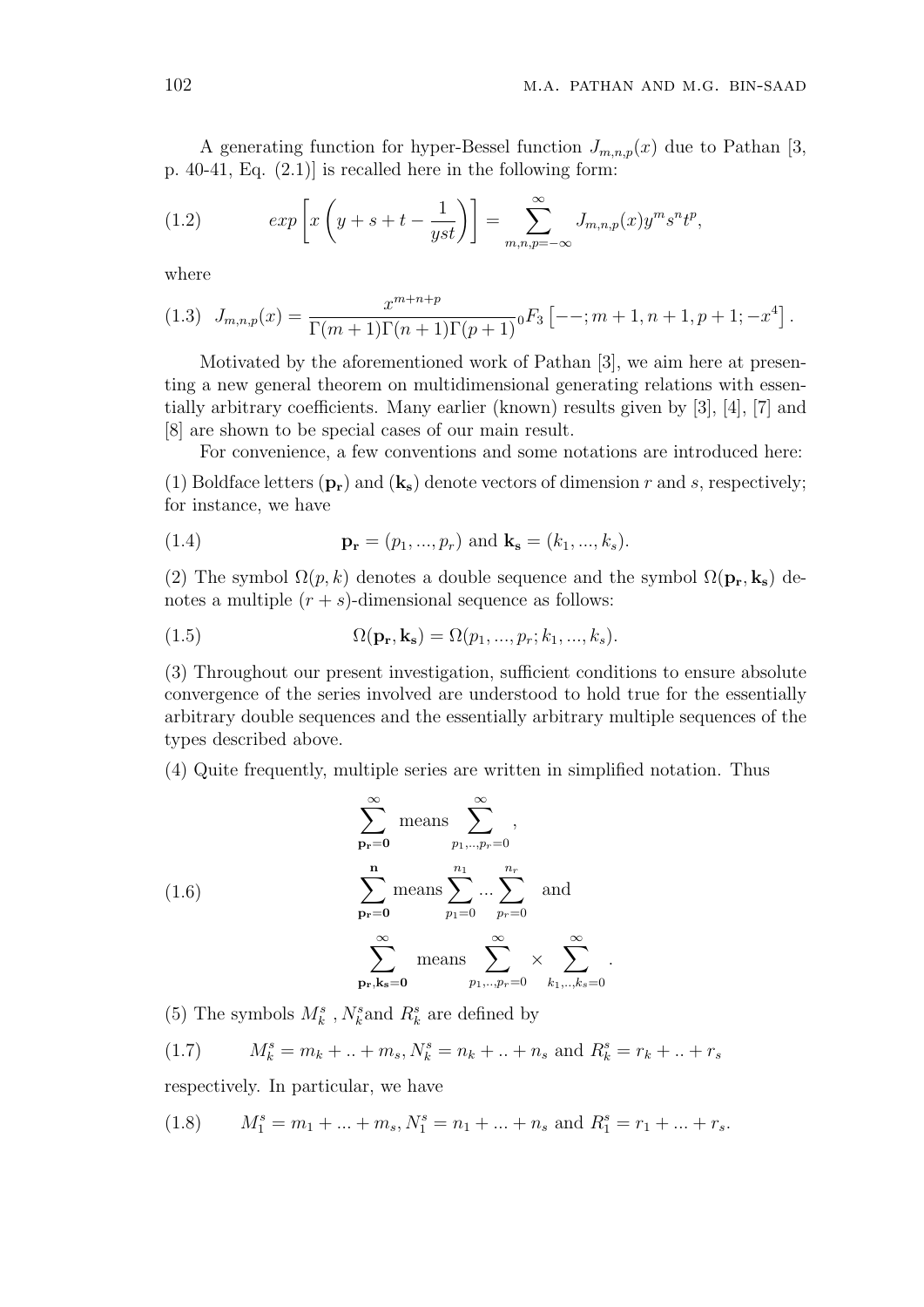## **2. A class of multidimensional generating relations**

Our main results on generating functions involving bilateral series are given by the following theorem:

**Theorem.** Let  $\Omega(p,k)$  be a suitably bounded double sequence of complex numbers *then*

$$
\sum_{p,k=0}^{\infty} \Omega(p,k) \frac{u^p}{p!} \frac{\left(x\left(y+s+t+\frac{z}{yst}\right)\right)^k}{k!}
$$
\n
$$
(2.1) \qquad = \sum_{m,n,r=-\infty}^{\infty} \frac{(xy)^m (xs)^n (xt)^r}{\Gamma(m+1)\Gamma(n+1)\Gamma(r+1)}
$$
\n
$$
\sum_{p,k=0}^{\infty} \Omega(p,4k+m+n+r) \frac{u^p}{p!} \frac{x^{4k}z^k}{(m+1)_k(n+1)_k(r+1)_k k!},
$$

*provided that each member of* (2*.*1) *exists.*

More generally, let  $\Omega(\mathbf{p_r}, \mathbf{k_s})$  be a suitably bounded multiple  $(r + s)$  *dimensional* sequence of complex numbers, then

$$
\sum_{\mathbf{p_r},\mathbf{k_s=0}}^{\infty} \Omega(\mathbf{p_r},\mathbf{k_s}) \prod_{j=1}^r \left\{ \frac{u_j^{p_j}}{p_j!} \right\} \prod_{j=1}^s \left\{ \frac{x_j^{k_j} (y_j + s_j + t_j + \frac{z_j}{y_j s_j t_j})^{k_j}}{k_j!} \right\}
$$
\n
$$
= \sum_{\mathbf{m_s},\mathbf{n_s},\mathbf{r_s}=-\infty}^{\infty} \prod_{j=1}^s \left\{ \frac{(x_j y_j)^{m_j} (x_j s_j)^{n_j} (x_j t_j)^{r_j}}{\Gamma(m_j+1) \Gamma(n_j+1) \Gamma(r_j+1)} \right\}
$$
\n
$$
\cdot \sum_{\mathbf{p_r},\mathbf{k_s=0}}^{\infty} \Omega(\mathbf{p_r}, 4\mathbf{k_s} + \mathbf{m_s} + \mathbf{n_s} + \mathbf{r_s})
$$
\n
$$
\cdot \prod_{j=1}^r \left\{ \frac{u_j^{p_j}}{p_j!} \right\} \cdot \prod_{j=1}^s \left\{ \frac{x_j^{4k_j} z_j^{k_j}}{(m_j+1)_{k_j} (n_j+1)_{k_j} (r_j+1)_{k_j} k_j!} \right\},
$$

provided that each member of (2*.*2) exists.

**Proof.** Denote, for convenience, the first member of  $(2.1)$  by  $f(u, x, y, s, t, z)$ . Then, as a consequence of the binomial theorem, it is easily seen that:

$$
(2.3) \ f(u,x,y,s,t,z) = \sum_{p,k,m,n,r=0}^{\infty} \Omega(p,k+m+n+r) \frac{u^p x^{k+m+n+r} y^{m-k} s^{n-k} t^{r-k} z^k}{p! k! m! n! r!}.
$$

Upon replacing the summation indices *m*, *n* and *r* in (2.3) by  $m + k$ ,  $n + k$  and  $r + k$ , respectively, if we rearrange the resulting series (which can be justified by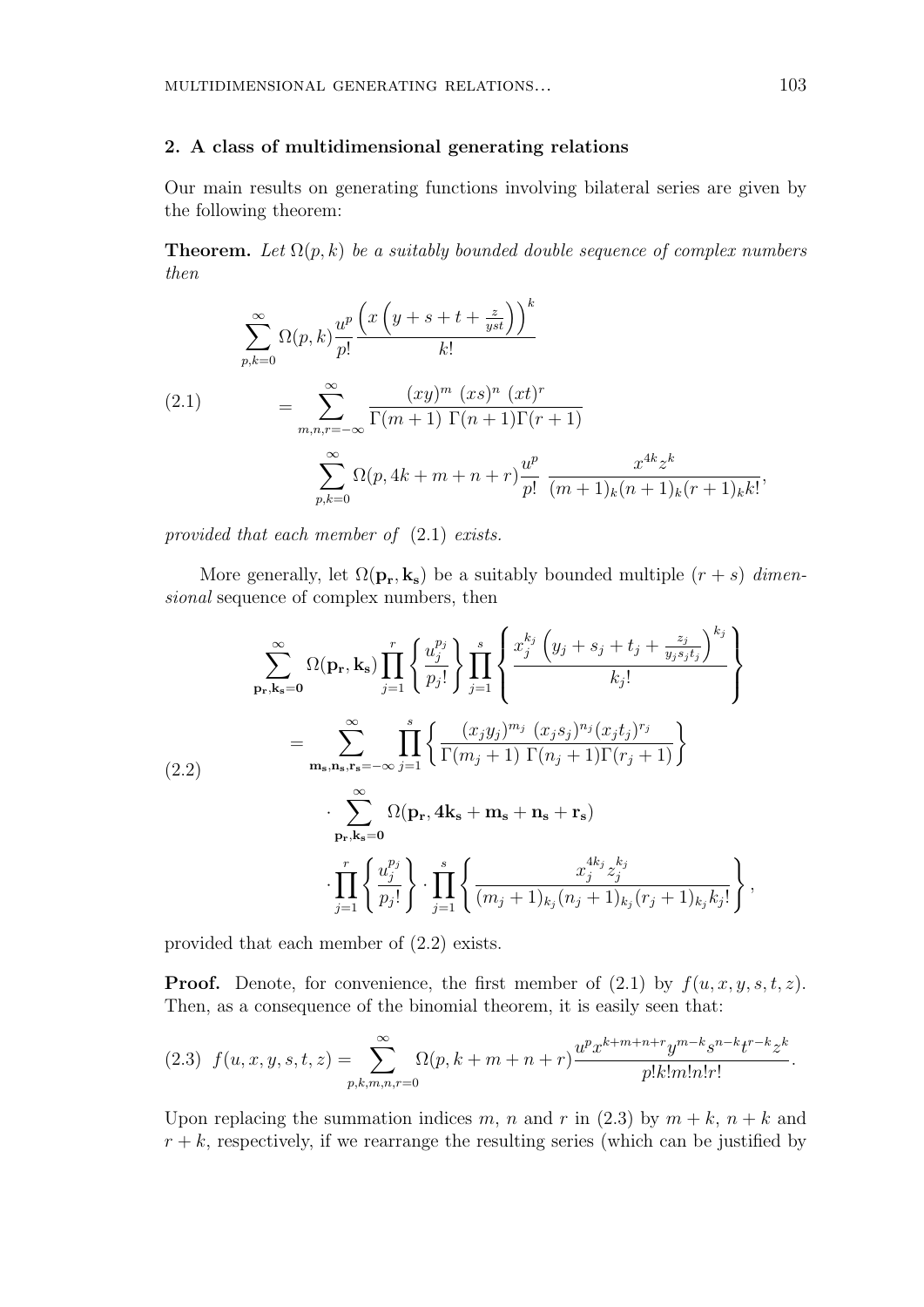absolute convergence of the series involved), we are led finally to assertion (2.1). The derivation of assertion  $(2.2)$  runs parallel to that of  $(2.1)$ . We skip the details involved.

## **3. Applications of the theorem**

First, in its special case when

$$
u \mapsto 0
$$
,  $z = -1$  and  $\Omega(p, k) = 1$ ,

assertion (2.1) would obviously correspond to the generating function (1.2).

Secondly, upon setting

$$
u \mapsto 0
$$
,  $z = -1$  and  $\Omega(p, k) = \Omega_1(p) \Omega_2(k)$ ,

where

$$
\Omega_1(p) = 1 \quad \text{and} \quad \Omega_2(k) = \frac{1}{(b_B)_k},
$$

we shall obtain an extension of the result of Pathan (1.2) in the following form:

$$
(3.1) \t0FB \left[ - - ; b1, b2, ..., bB ; x \left( y + s + t - \frac{1}{yst} \right) \right] = \sum_{m,n,r=-\infty}^{\infty} J_{m,n,r} (bB; x) ym sn tr,
$$

where

$$
(3.2) \ J_{m,n,r}(b_B; x) = {}_0F_{4B+3}\left[ -\frac{D_B}{4}, \frac{D_B+1}{4}, \frac{D_B+2}{4}, \frac{D_B+3}{4}, m+1, n+1, r+1; -x^4 \right],
$$

$$
(D_B = (b_B) + m + n + r).
$$

Now, we consider some applications of assertion (2.2). By setting

$$
z_j \mapsto -1
$$
,  $(j = 1, 2, ..., s)$ ,  $u_i \mapsto 0$ ,  $(i = 1, 2, ..., r)$  and  $\Omega(\mathbf{p_r}, \mathbf{k_s}) = 1$ ,

(2.2) immediately yields the following simple consequence of Pathan's generating function (1.2):

(3.3)  

$$
\exp\left[\sum_{j=1}^{s} x_j \left(y_j + s_j + t_j - \frac{1}{y_j s_j t_j}\right)\right]
$$

$$
= \sum_{\mathbf{m_s}, \mathbf{n_s}, \mathbf{r_s} = -\infty}^{\infty} \prod_{j=1}^{s} \left\{J_{m_j, n_j, r_j}(x_j) y_j^{m_j} s_j^{n_j} t_j^{r_j}\right\},
$$

where

$$
J_{m_j, n_j, r_j}(x_j) = \frac{x_j^{m_j + n_j + r_j}}{\Gamma(m_j + 1)\Gamma(n_j + 1)\Gamma(r_j + 1)}
$$
  
0F<sub>3</sub>  $[- -; m_j + 1, n_j + 1, r_j + 1; -x_j^4], (j = 1, 2, ..., s).$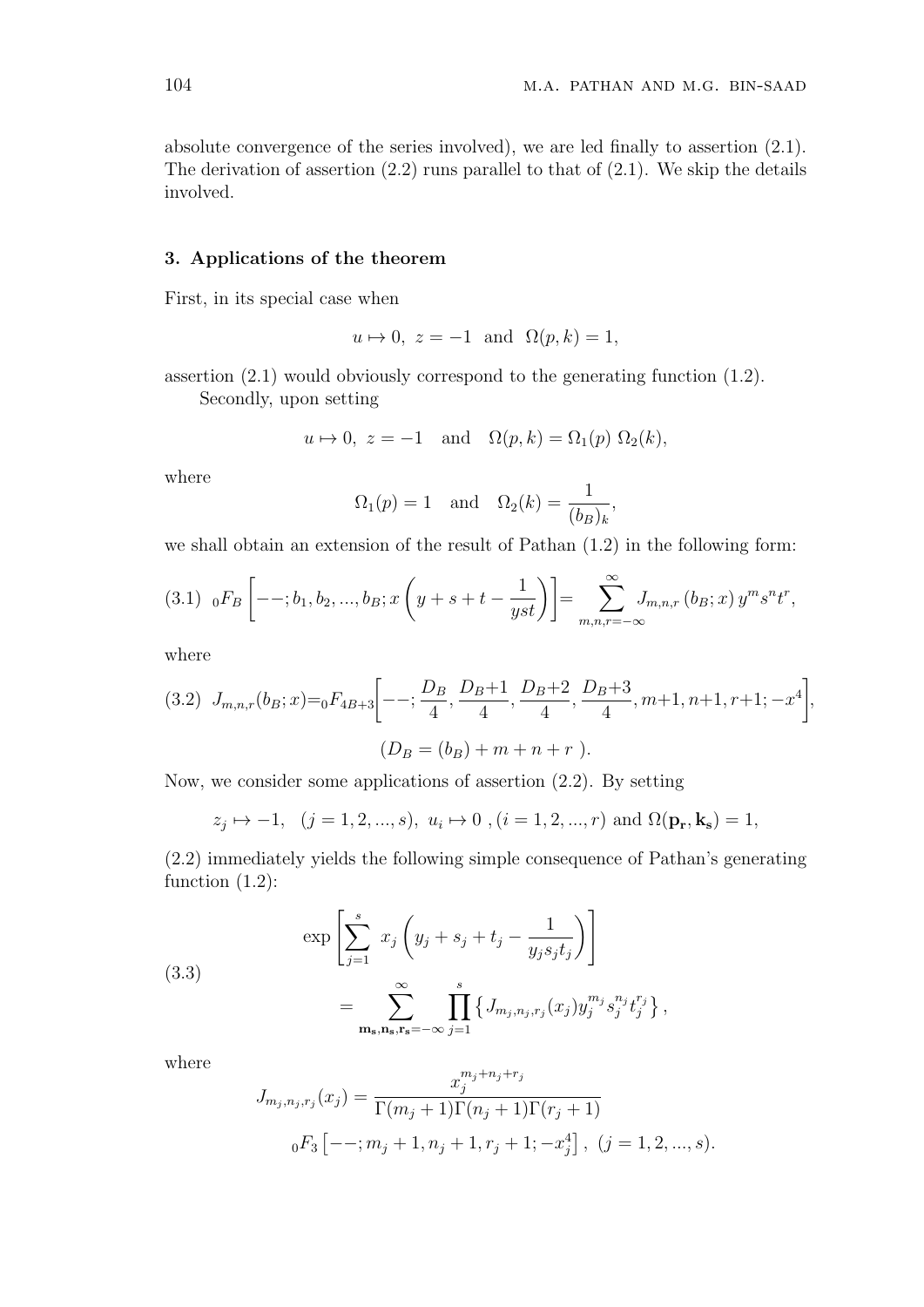Next, if we let

$$
z_j \mapsto -z_j s_j^2 t_j
$$
,  $x_j \mapsto 1$  and  $t_j \mapsto 0$ ,  $(j = 1, 2, ..., s)$ ,

in (2.2) and making use of the series rearrangement technique illustrated fairly fully in [10, Ch. 2], then we shall obtain a generating relation in the following form

$$
\sum_{\mathbf{p_r},\mathbf{k_s}=\mathbf{0}}^{\infty} \Omega(\mathbf{p_r},\mathbf{k_s}) \cdot \prod_{j=1}^r \left\{ \frac{u_j^{p_j}}{p_j!} \right\} \prod_{j=1}^s \left\{ \frac{(y_j + s_j - \frac{z_j s_j}{y_j})^{k_j}}{k_j!} \right\}
$$
\n
$$
(3.4) = \sum_{\mathbf{m_s}=-\infty}^{\infty} \sum_{\mathbf{n_s}=\mathbf{0}}^{\infty} \prod_{j=1}^s \left\{ \frac{y_j^{m_j} s_j^{n_j}}{\Gamma(m_j+1) \Gamma(n_j+1)} \right\} \sum_{\mathbf{p_r}=\mathbf{0}}^{\infty} \sum_{\mathbf{k_s}=\mathbf{0}}^{\mathbf{n}} \Omega(\mathbf{p_r},\mathbf{k_s}+\mathbf{m_s}+\mathbf{n_s})
$$
\n
$$
\cdot \prod_{j=1}^r \left\{ \frac{u_j^{p_j}}{p_j!} \right\} \cdot \prod_{j=1}^s \left\{ \left( \begin{array}{c} n_j \\ k_j \end{array} \right) \frac{(-z_j)^{k_j}}{(m_j+1)_{k_j}} \right\}.
$$

Indeed, except for some obvious notional variations, it is the main generating relation of Srivastava et al. [7, p. 10, Equation (2.2)], which is a generalization of another known result of Srivastava et al. [8, p.477, Eq. (2,2)]. Further, according to the multinomial expansion  $[9, p. 329, Eq. 9.4(220)]$ :

$$
(1 - x_1 - \dots - x_r)^{-\nu} = \sum_{k_1, \dots, k_r = 0}^{\infty} (\nu)_{k_1 + \dots + k_r} \frac{x_1^{k_1}}{k_1!} \dots \frac{x_r^{k_r}}{k_r!}, \quad (|x_1 + \dots + x_r| < 1);
$$

 $(2.2)$  with  $z_j \mapsto z_j s_j t_j$ ,  $(j = 1, 2, ..., s)$ , and

$$
\Omega(\mathbf{p_r}, \mathbf{k_s}) = \frac{(a)_{k_1 + \dots + k_s + p_1 + \dots + p_r} (b_1)_{p_1} \dots (b_r)_{p_r}}{(c_1)_{p_1} \dots (c_r)_{p_r}},
$$

would yield a generating relation involving Lauricella function  $F_A^{(n)}$  $\lambda_A^{(n)}$  of *n*-variables (see [10, p. 35, Eq. 1.4(1)]) and Exton function of n-variables  $(p)$   $H_4^{(n)}$  $_{4}^{\cdot(n)}$  (see [1, p.97, Eq.  $3.4(3.5.2)$ ]

(3.5)  
\n
$$
(1 - X)^{-a} F_A^{(r)} \left[ a, b_1, ..., b_r; c_1, ..., c_r; \frac{u_1}{(1 - X)}, ..., \frac{u_r}{(1 - X)} \right]
$$
\n
$$
= \sum_{\mathbf{m_s} = -\infty}^{\infty} \sum_{\mathbf{n_s}, \mathbf{r_s} = 0}^{\infty} \prod_{j=1}^{s} \left\{ \frac{y_j^{m_j} s_j^{n_j} t_j^{r_j} x_j^{m_j + n_j + r_j}}{\Gamma(m_j + 1) \Gamma(n_j + 1) \Gamma(r_j + 1)} \right\} (a)_{M_1^s + N_1^s + R_1^s}
$$
\n
$$
^{(r)} H_4^{(r+s)} \left[ a_{M_1^s + N_1^s + R_1^s}, b_1, ..., b_r; ; m_1 + 1, ..., m_s + 1, c_1, ..., c_r ;
$$
\n
$$
z_1 x_1^2, ..., z_s x_s^2, u_1, ..., u_r \right],
$$

where

(3.6) 
$$
X = \sum_{j=1}^{s} x_j \left( y_j + s_j + t_j + \frac{z_j}{y_j} \right)
$$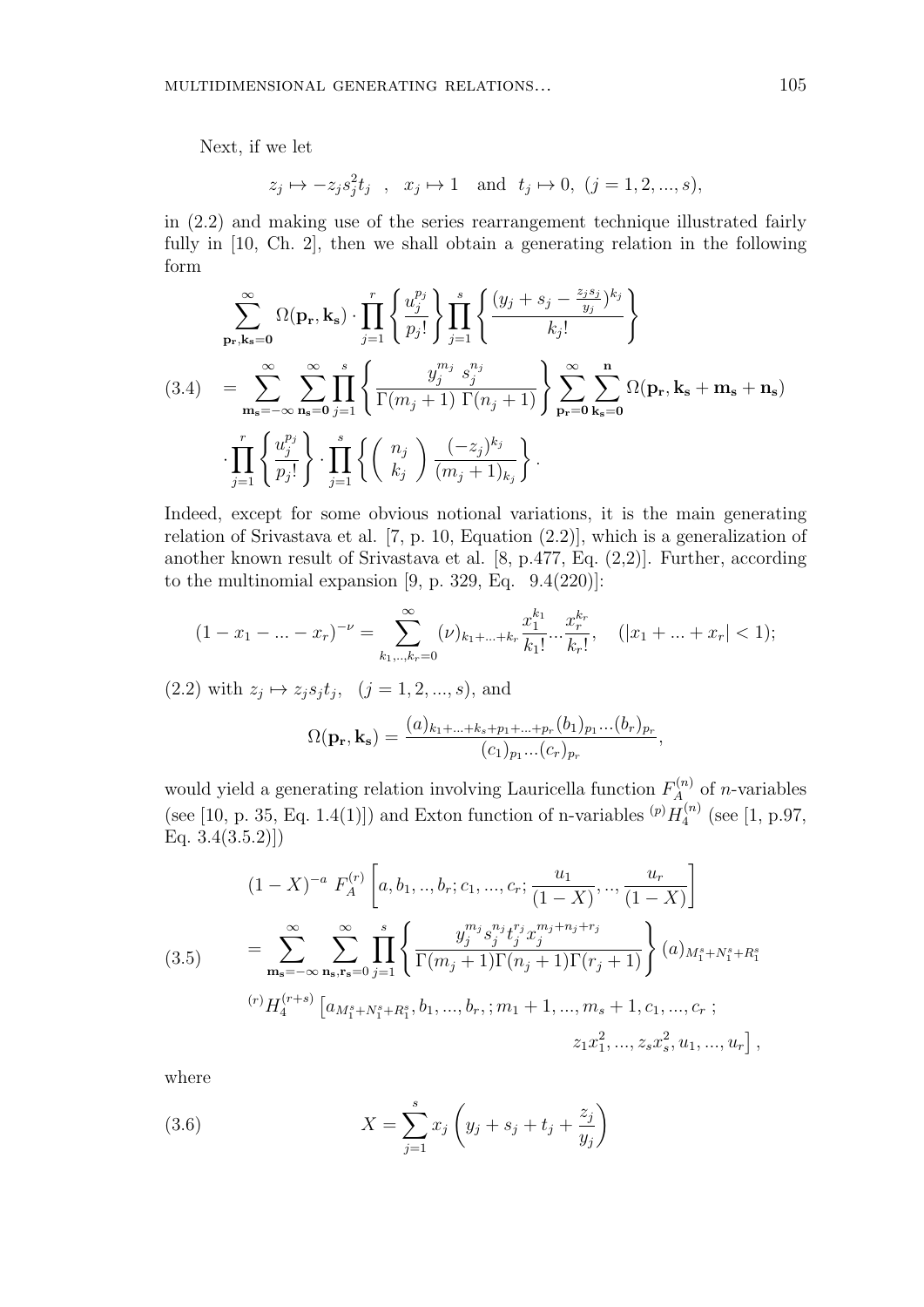and  $M_1^s, N_1^s$  and  $R_1^s$  are given by (1.8). Furthermore, if in assertion (2.2) we set

$$
s = r
$$
,  $z_j \mapsto z_j y_j^2 s_j t_j$ ,  $(s_j, t_j) \mapsto (0, 0)$ ,  $u_j \mapsto \frac{u_j}{y_j}$ ,  $(j = 1, 2, ..., r)$ ,

and

(3.7) 
$$
\Omega(\mathbf{p_r}, \mathbf{k_r}) = (a)_{k_1 + \ldots + k_r} (b_1)_{p_1} \ldots (b_r)_{p_r},
$$

we obtain a generating relation for Lauricella function  $F_A^{(n)}$  $A^{(n)}$  in the form

$$
\left(1 - \sum_{j=1}^{r} x_j y_j (1 + z_j)\right)^{-a} \prod_{j=1}^{r} \left\{ \left(1 - \frac{u_j}{y_j}\right)^{-b_j} \right\} = \sum_{m_r = -\infty}^{\infty} \prod_{j=1}^{r} \left\{ \frac{[x_j y_j (1 + z_j)]^{m_j}}{\Gamma(m_j + 1)} \right\} (a)_{M_1^r}
$$

$$
(3.8) \tF_A^{(r)}\left[a_{M_1^r}, b_1, ..., b_r; m_1+1, ..., m_r+1; u_1x_1(1+z_1), ..., u_rx_r(1+z_r)\right].
$$

Equation (3.8) provides a generalization of a known result [9, p. 325, Eq. 6.5(91)].

In order to derive another consequence of assertion (2.2), we now set

$$
s = r, z_j \mapsto z_j s_j t_j, (s_j, t_j) \mapsto (0, 0)
$$
 and  $u_j \mapsto u_j y_j, (j = 1, 2, 3, ..., r)$ .

We thus obtain the following elegant result

(3.9)  
\n
$$
\sum_{\mathbf{P_r},\mathbf{k_r=0}}^{\infty} \Omega(\mathbf{p_r}, \mathbf{k_r}) \prod_{j=1}^r \left\{ \frac{(u_j y_j)^{p_j} x_j^{k_j} (y_j + z_j)^{k_j}}{p_j! k_j!} \right\}
$$
\n
$$
= \sum_{\mathbf{m_r=0}}^{\infty} \prod_{j=1}^r \frac{(y_j x_j)^{m_j}}{m_j!} \sum_{\mathbf{k_r=0}}^{\infty} \sum_{\mathbf{P_r=0}}^{\mathbf{m}} \Omega(\mathbf{p_r}, \mathbf{k_r} + \mathbf{m_r} - \mathbf{p_r})
$$
\n
$$
\prod_{j=1}^r \left\{ \left( \begin{array}{c} m_j \\ p_j \end{array} \right) \left( \frac{u_j}{x_j} \right)^{p_j} \frac{(z_j x_j)^{k_j}}{k_j!} \right\}.
$$

Now, if in (3.9), we set  $\Omega(\mathbf{p_r}, \mathbf{k_r}) = \frac{(a)_{k_1+\ldots+k_r}(b_1)_{p_1+k_1} \ldots (b_r)_{p_r+k_r}(d_1)_{p_1} \ldots (d_r)_{p_r}}{(d_1)^2}$  $(c_1)_{p_1+k_1}...(c_r)_{p_r+k_r}$ *,* we find for the Erdélyi series  $H_{n,p}$  (see [9, p. 36, Eq. 1.4(19)]; see also [6]) that

$$
\sum_{\mathbf{k_r}=0}^{\infty} \prod_{j=1}^{r} \left\{ \frac{(b_j)_{k_j} [x_j(y_j+z_j)]^{k_j}}{(c_j)_{k_j} k_j!} {}_2F_1[b_j+k_j,d_j;c_j+k_j] \right\} (a)_{K_1^r}
$$
\n
$$
= \sum_{\mathbf{m_r}=0}^{\infty} \prod_{j=1}^{r} \left\{ \frac{(x_j y_j)^{m_j} (b_j)_{m_j}}{(c_j)_{m_j m_j!}} \right\} (a)_{M_1^r}
$$
\n
$$
H_{2r,r} [a_{M_1^r}, b_1+m_1, ..., b_r+m_r, -m_1, ..., -m_r, d_1, ..., d_r;
$$
\n
$$
c_1 + m_1, ..., c_r + m_r; z_1 x_1, ..., z_r x_r, -u_1/x_1, ..., -u_r/x_r].
$$

For Extons functions  $\binom{k}{1} E_D^{(n)}$  and  $\binom{k}{2} E_D^{(n)}$  (see [1, p. 104, Eq. (3.6.1) and p. 89, Eq.  $3.4(3.4.2)$ ], formula  $(3.9)$  similarly yields the following generating relations: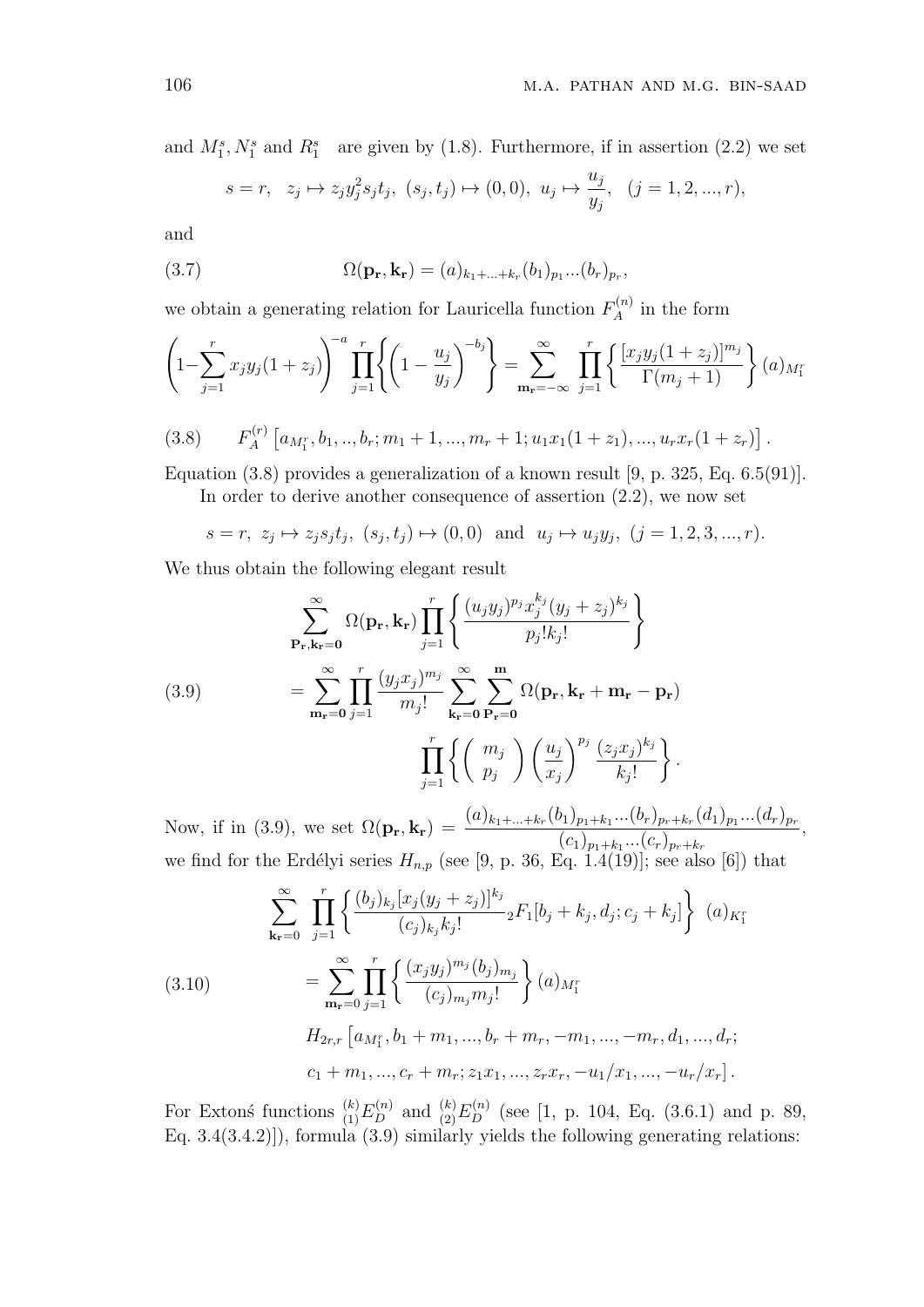$$
{}_{0}F_{1}\left[\begin{array}{c} --; \\ \\ x \\ x_{j} \end{array} \sum_{j=1}^{r} x_{j}(y_{j} + z_{j}) \right] {}_{0}F_{1}\left[\begin{array}{c} --; \\ \\ \\ x_{j} \end{array} \sum_{j=1}^{q} u_{j}y_{j} \right] {}_{0}F_{1}\left[\begin{array}{c} --; \\ \\ \\ x_{j} \end{array} \sum_{j=q+1}^{r} u_{j}y_{j} \right]
$$

$$
= \sum_{\mathbf{m_{r}, k_{r}}=0}^{\infty} \prod_{j=1}^{r} \left\{ \frac{(x_{j}y_{j})^{m_{j}}(x_{j}z_{j})^{k_{j}}}{m_{j}!k_{j}!} \right\} \frac{1}{(a) - M_{1}^{r} + K_{1}^{r}}
$$

$$
[2.11] \qquad \qquad (q) F^{(r)} \left[1 - \sum_{j=1}^{r} M_{j}^{r} - K_{j}^{r} \sum_{j=1}^{r} m_{j}x_{j} \right] \sum_{j=1}^{n} \frac{u_{1}}{m_{j}!} \frac{u_{1}}{m_{j}!} \right]
$$

$$
(3.11) \qquad \begin{aligned} \n\text{(9)} \quad & \begin{bmatrix} q \end{bmatrix} E_D^{(r)} \left[ 1 - a - M_1^r - K_1^r, -m_1, \dots, -m_r; c, d; \frac{u_1}{x_1}, \dots, \frac{u_r}{x_r} \right], \\ \n& \begin{bmatrix} \n\end{bmatrix} \n\left[ 1 - \sum_{j=1}^q u_j y_j \right]^{-a} \left[ 1 - \sum_{j=q+1}^r u_j y_j \right]^{-b} \left[ 1 - \sum_{j=1}^r x_j (y_j + z_j) \right]^{-c} \\ \n& = \sum_{\mathbf{m_r}, \mathbf{k_r} = 0}^{\infty} \prod_{j=1}^r \left\{ \frac{(x_j y_j)^{m_j} (x_j z_j)^{k_j}}{m_j! k_j!} \right\} (c) - M_1^r + k_1^r \n\end{aligned}
$$

(3.12) 
$$
\begin{aligned}\n\text{(9)} \quad & \text{(9)} E_D^{(r)} \left[ a, b, -m_1, \dots, m_r; 1 - c - M_1^r + K_1^r; \frac{u_1}{x_1}, \dots, \frac{u_r}{x_r} \right], \\
& \text{(9)} \quad & \text{(9)} \quad \text{(1)} \quad \text{(1)} \quad \text{(2)} \quad \text{(3)} \quad \text{(4)} \quad \text{(5)} \quad \text{(6)} \quad \text{(7)} \quad \text{(8)} \quad \text{(9)} \quad \text{(1)} \quad \text{(1)} \quad \text{(1)} \quad \text{(1)} \quad \text{(1)} \quad \text{(1)} \quad \text{(1)} \quad \text{(1)} \quad \text{(1)} \quad \text{(1)} \quad \text{(1)} \quad \text{(1)} \quad \text{(1)} \quad \text{(1)} \quad \text{(1)} \quad \text{(1)} \quad \text{(1)} \quad \text{(1)} \quad \text{(1)} \quad \text{(1)} \quad \text{(1)} \quad \text{(1)} \quad \text{(1)} \quad \text{(1)} \quad \text{(1)} \quad \text{(1)} \quad \text{(1)} \quad \text{(1)} \quad \text{(1)} \quad \text{(1)} \quad \text{(1)} \quad \text{(1)} \quad \text{(1)} \quad \text{(1)} \quad \text{(1)} \quad \text{(1)} \quad \text{(1)} \quad \text{(1)} \quad \text{(1)} \quad \text{(1)} \quad \text{(1)} \quad \text{(1)} \quad \text{(1)} \quad \text{(1)} \quad \text{(1)} \quad \text{(1)} \quad \text{(1)} \quad \text{(1)} \quad \text{(1)} \quad \text{(1)} \quad \text{(1)} \quad \text{(1)} \quad \text{(1)} \quad \text{(1)} \quad \text{(1)} \quad \text{(1)} \quad \text{(1)} \quad \text{(1)} \quad \text{(1)} \quad \text{(1)} \quad \text{(1)} \quad \text{(1)} \quad \text{(1)} \quad \text{(1)} \quad \text{(1)} \quad \text{(1)} \quad \text{(1)} \quad \text{(1)} \quad \text{(1)} \quad \text{(1)} \quad \text{(1)} \quad \text{(1)} \quad \text{(1)} \quad \text{(1)} \quad \text{(1)} \quad \text{(1)} \quad \text{(1)} \quad \text{(1)} \quad \text{(1)} \quad \text{(1)} \quad \text{(1)} \quad \text{(1)} \quad \text
$$

Moreover, if in the formula (3.9), we let

(3.13) 
$$
\Omega(\mathbf{p_r}, \mathbf{k_r}) = \Omega_1(\mathbf{p_r})\Omega_2(\mathbf{k_r})
$$

the left-hand side of (3.10) would reduces at once to a product of two multiple series with essentially arbitrary coefficients. Thus, by assigning suitable special values to the coefficients  $\Omega_1(\mathbf{p_r})$  and  $\Omega_2(\mathbf{k_r})$ , we can derive a number of generating functions involving the product of multiple functions and polynomials.

For instance, in view of the following definition of the multiple Bessel polynomials introduced by Pathan and Bin-Saad [4, p. 91, Equation (2.1)]:

$$
(3.14) \ \ y_{m_1,\ldots,m_n}^{(\alpha_1,\ldots,\alpha_n;\beta)}(x_1,\ldots,x_n) = \sum_{k_1=0}^{m_1} \ldots \sum_{k_n=0}^{m_n} (1+\beta+\nu)_{k_1+\ldots+k_n} \prod_{j=1}^n \left\{ \binom{m_j l}{k_j} x_j^{k_j} \right\},
$$

where  $\nu = \alpha_1 m_1 + \ldots + \alpha_n m_n$  by appropriately choosing the multiple sequences  $\Omega(\mathbf{p_r}, \mathbf{k_r})$  in accordance with the definition (3.14), we shall find

$$
y_{s_1, \ldots, s_r}^{(\alpha_1, \ldots, \alpha_r; \beta)}(x_1(y_1 + z_1), \ldots, x_r(y_r + z_r)) \times y_{l_1, \ldots, l_r}^{(\gamma_1, \ldots, \gamma_r; \delta)}(u_1 y_1, \ldots, u_r y_r)
$$
  
= 
$$
\sum_{\mathbf{m_r}, \mathbf{k_r} = 0}^{\infty} \prod_{j=1}^r \left\{ \frac{(x_j y_j)^{m_j} (x_j z_j)^{k_j} (-s_j)_{k_j + m_j}}{m_j! k_j!} \right\} (1 + \beta + \nu_1)_{M_1^r + K_1^r}
$$